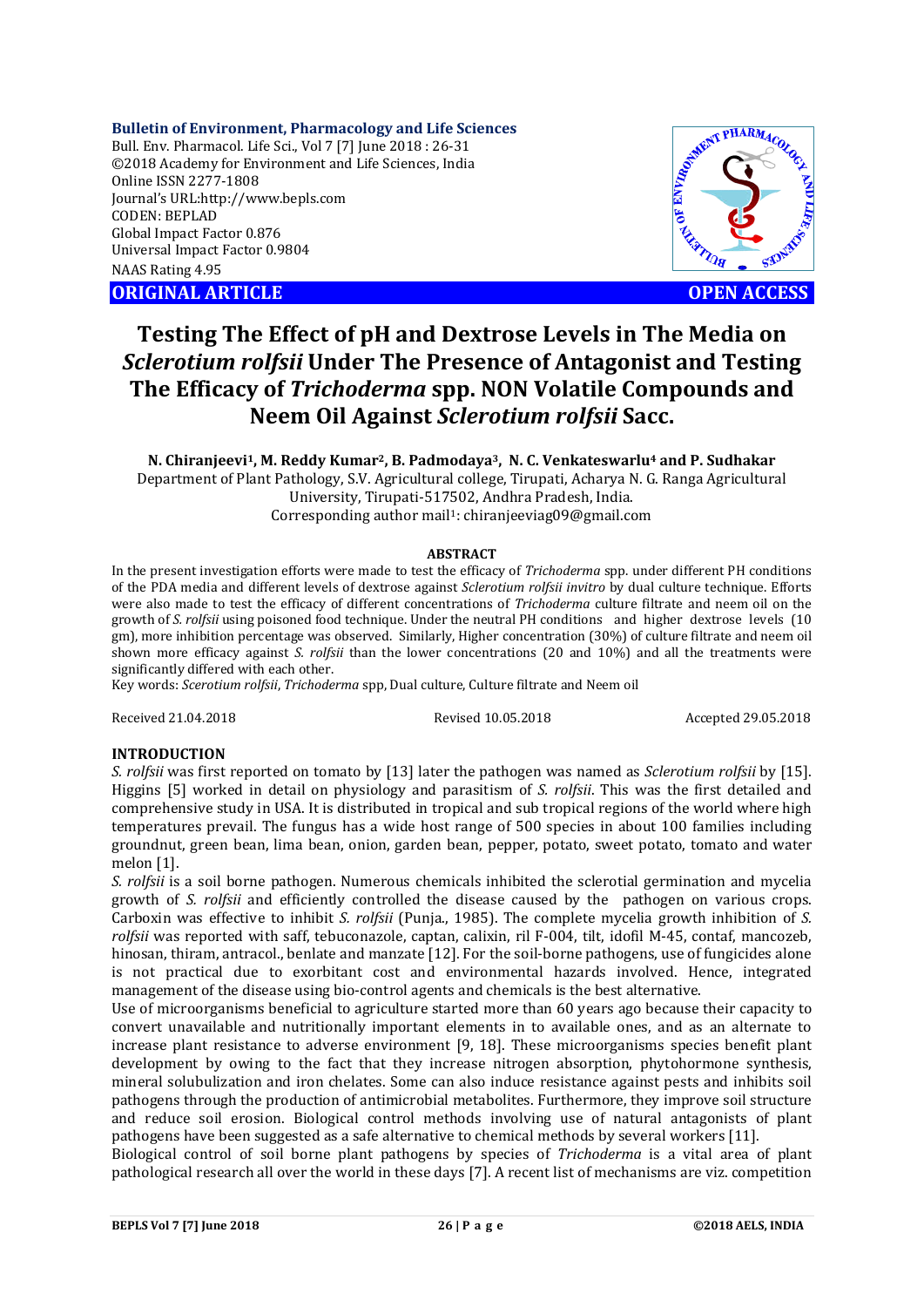#### **Chiranjeevi** *et al*

for nutrients or space, production of diffusible and or volatile antibiotics (antibiosis) like trichodermin, dermadin, trichoviridin and sesquiterpene hepatic acid [8] and hydrolytic enzymes like chitinase and β 1,3 glucanase these hydrolytic enzymes partially degrade the pathogen cell wall and leads to its parasitization (mycoparasitism) [4].

Gour *et al*. [3] and Zape *et al*. [20] conducted studies on the effect of different PH conditions of the media on the *S. rolfsii* . Hussain *et al*. [6] used 13.5 gm dextrose, 12.5 gm sucrose and 12.5 gm starch for observing the radial growth of *S. rolfsii* on the corn meal agar. Results revealed that maximum growth observed on the dextrose 13.5 gm medium which is readily absorbed by the pathogen. Swathi *et al*. [17] tested the effect of non volatile compounds on *Sclerotium rolfsii* non volatile metabolites of Th4 *Trichoderma* isolate were more effective against *S. rolfsii* with 100% growth inhibition at 60 and 80% concentration compared to 69.3% inhibition at 80%concentration of Tv5 culture filtrate.

## **MATERIAL AND METHODS**

## **Preparation of modified PDA**

For preparation of one litre modified PDA media, 250 gm fresh potato slices were boiled till they became soft then the extract was filtered through the muslin cloth. 20 gm of agar was poured in to the 500 ml of water then heated for 5 min in microwave oven and to the extract, agar solution added. To this 2, 5, 10 gm dextrose was added separately then heated in microwave oven till the media became transparent. Finally the media poured into the 250 ml conical flasks, each conical flask containing the 150 ml media and autoclaved at 121°C for 15 min.

Similarly**,** for preparations of one litre modified PDA media, 250 gm fresh potato slices were boiled still they become soft then the extract was filtered through the muslin cloth. 20 gm of agar was poured in to the 500 ml of water then heated for 5 min in microwave oven and to the extract, agar solution added. To this 20 gm dextrose was added then heated in microwave oven till the media became transparent. Then to decrease the PH of the media 0.1N Hcl and to increase the PH 0.1N NaoH was used. Six, seven, eight PH levels containing PDA media was prepared. Then finally the media poured into the 250 ml conical flasks, each conical flask containing the 150 ml media and autoclaved at  $121\degree C$  for 15 min.

To test the efficacy of *Trichoderma* spp. against *S. rolfsii* under different PH conditions of the media such as 6, 7, 8 and under different dextrose levels of the media such as 2, 5, 10 gm dual culture technique was used [2].

Twenty ml of sterilized modified PDA was poured in to the each Petri plate of 9 cm diameter aseptically. Mycelial discs measuring 6 mm diameter from four day old cultures of both fungal antagonist and the test pathogen were inoculated 7 cm apart (leaving 1 cm from periphery). Plates were incubated at  $28\pm1$ <sup>o</sup>C. Observations were recorded on mycelial growth of *S. rolfsii* and per cent inhibition in growth of *S. rolfsii* was calculated using the following formula [19].

$$
I = \frac{C - T}{C} X 100
$$

Where,

|   | $=$ | Per cent reduction in growth of test pathogen. |
|---|-----|------------------------------------------------|
| C | $=$ | Radial growth (mm) in monocultured check.      |
| Т | $=$ | Radial growth (mm) in dual cultured plates.    |

## **Preparation of culture filtrate of** *Trichoderma* **spp:**

In 250 ml conical flask 150 ml PDB poured and sterilized under autoclave. To this prepared PDB, actively growing three days old culture of 4mm *Trichoderma* disc was inoculated and allowed to grow for one week at 28±1°C. After one week mycelia mat removed and the culture filtrate filtered twice with whatman filter paper 1 and to eliminate the bacterial contamination, the culture filtrate was filter sterilized with bacterial proof filter under vaccuam. This sterilized culture filtrate was used for poisoned the food.

## **Poisoned Food Technique:**

Poisoned food technique was used to assess the efficacy of non volatile compounds of *Trichoderna* spp. and neem oil against *S. rolfsii*. The procedure followed was as described by [10] for fungicidal assay.

Three different conc. i.e., 10, 20, 30 percent of *Trichoderma* culture filtrate and neem oil separately used in the present investigation by mixing appropriate quantity in equivalent mass of double strength PDA.

Such prepared PDA plates were inoculated with 4 mm culture disc of (2 day old) of *S. rolfsii* for poisoned food technique under aseptic conditions.

Plates were incubated at  $28\pm1$ <sup>o</sup>C and observed for mycelia growth. Pathogen check was maintained for comparison. Each treatment replicated thrice.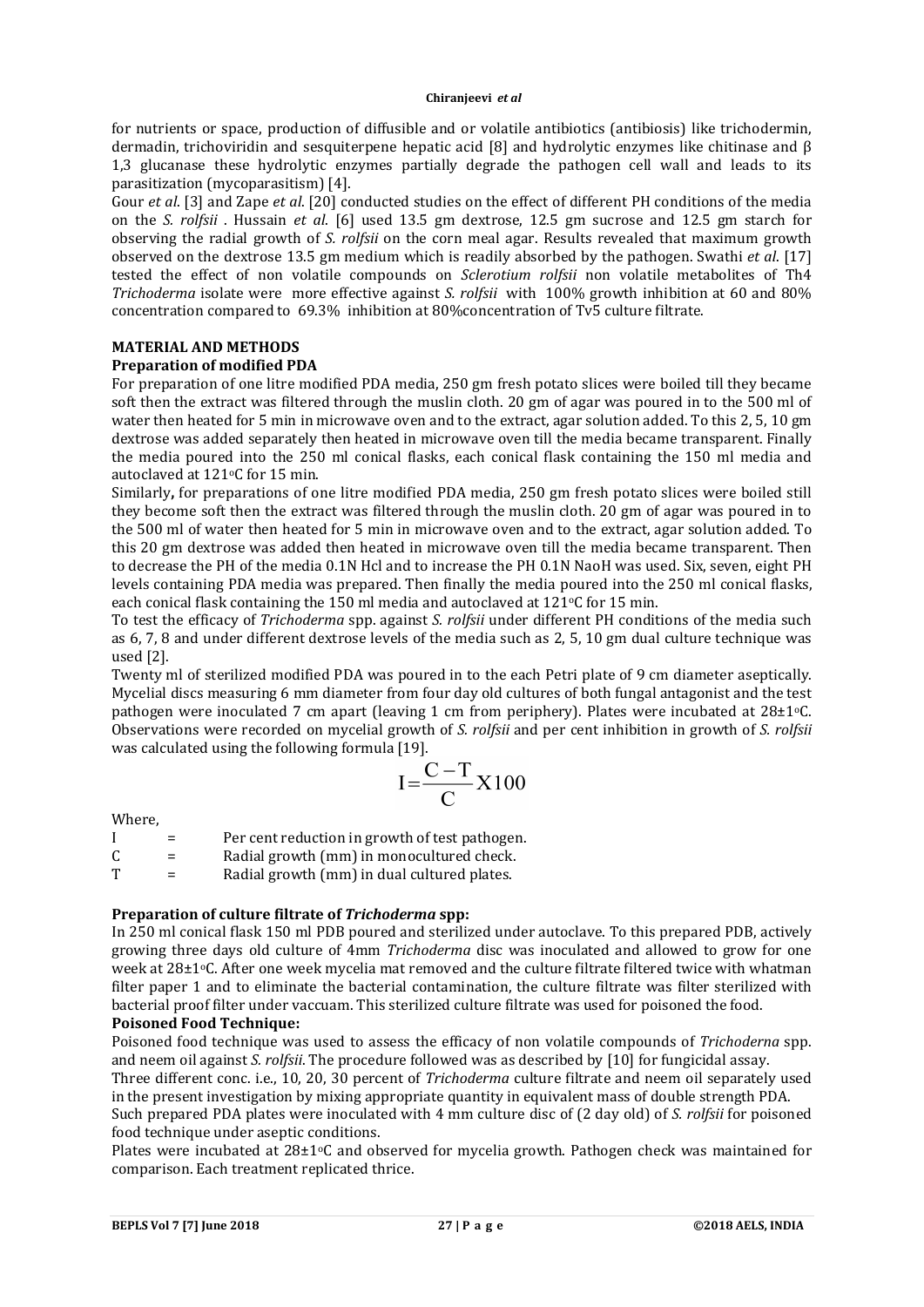#### **RESULTS AND DISCUSSION**

In the present investigation efforts were made to test the efficacy of *Trichoderma* spp. under different PH conditions of the PDA media and different levels of dextrose against *Sclerotium rolfsii in vitro* by dual culture technique. Observations on radial growth and percentage inhibition were recorded on fourth day when control occupies full plate. The results were analysed using CRD and data was presented in Fig 1 and 2.

Dual culture was done by inoculating *S. rolsii* and *Trichoderma* spp. test isolate at 8 cm distance leaving 1 cm from the periphery of 9 cm diameter sterile PDA plate. Monocultured check also maintained.



Plate 1. Mycelia growth inhibition of *Sclerotium rolfsii* in poison food technique with different concentrations of neem



**Fig 1. Percent inhibition of** *Sclerotium rolfsi* **when dual cultured with Trichoderma spp. under different PH conditions of the PDA media.**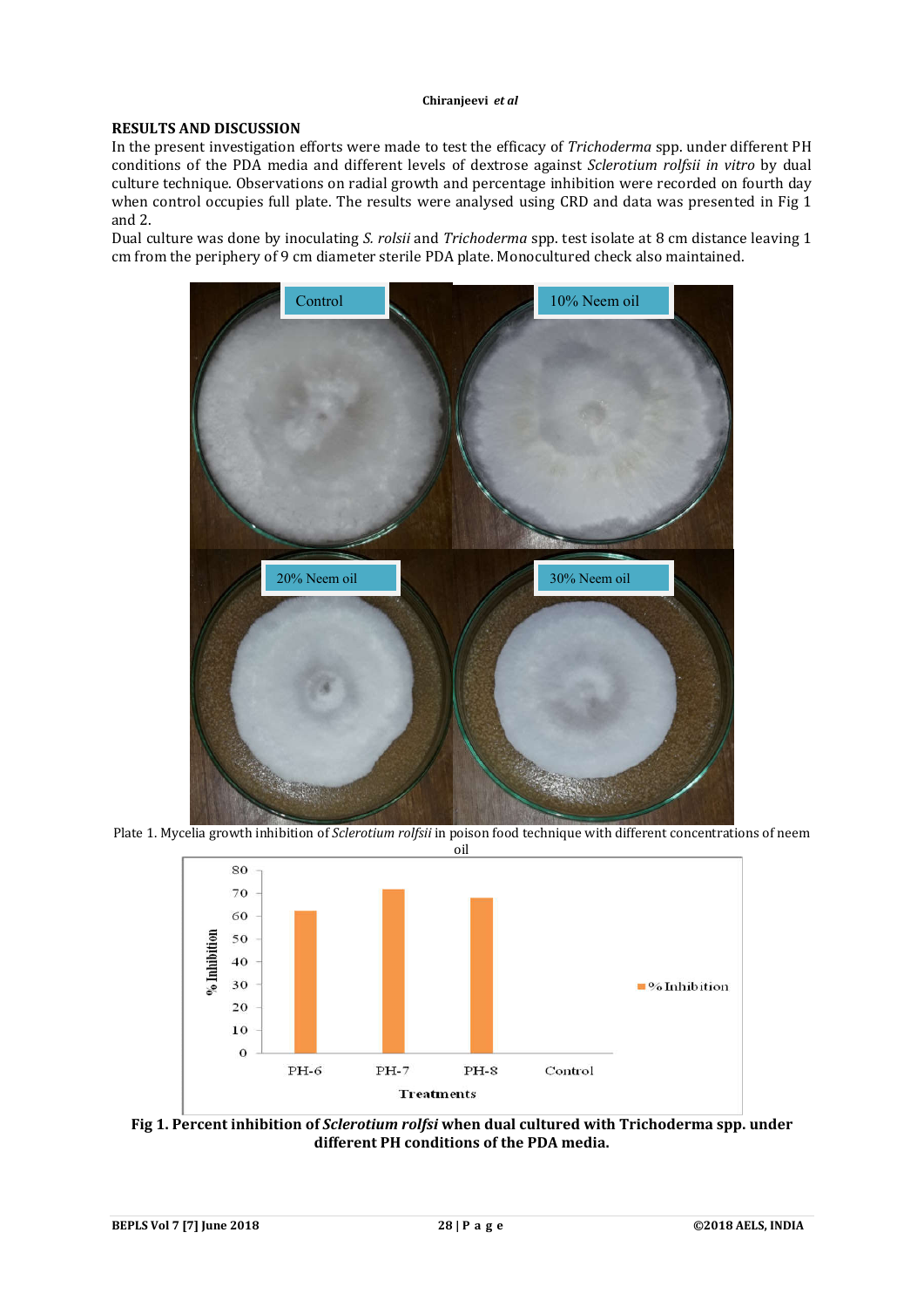



**Fig 2. Percent inhibition of** *Sclerotium rolfsii* **when dual cultured with** *Trichoderma* **spp. under modified dextrose levels on PDA media.**

| S. No | <b>Treatments</b>    | % Inhibition |
|-------|----------------------|--------------|
|       | 10% Culture filtrate | 0.00         |
| 2     | 20% Culture filtrate | 17.04        |
| 3     | 30% Culture filtrate | 34.81        |
|       | Control              | 0.00         |
|       | C.D.                 | 2.74         |
|       | SE(m)                | 0.82         |
|       | SE(d)                | 1.17         |
|       | C.V.                 | 9.07         |

**Table 1. Percent inhibition of** *Sclerotium rolfsii* **in poision food technique with different concentrations of** *Trichoderma* **spp. culture filtrate**

| S. No | <b>Treatments</b> | % Inhibition |
|-------|-------------------|--------------|
| 1     | 10% Neem oil      | 0.00         |
| 2     | 20% Neem oil      | 24.44        |
| 3     | 30% Neem oil      | 38.52        |
| 4     | Control           | 0.00         |
|       | C.D.              | 2.45         |
|       | SE(m)             | 0.74         |
|       | SE(d)             | 1.05         |
|       | C.V.              | 8.16         |

## **Table 2. Percent inhibition of** *Sclerotium rolfsii* **in poision food technique with different concentrations of neem oil**

When the pathogen was dual cultured with the antagonist under modified PH conditions of the PDA media such as 6, 7, 8, maximum inhibition (72.08%) was observed with the PH-7, followed by PH-8 (68.33%). Least inhibition (62.50%) observed with PH-6 treatment. All the treatments significantly differed among them. Under PH-6 conditions *Trichoderma* spp. sporulation was very less compared with PH-7, PH-8 and control.

Under the neutral PH conditions more inhibition percentage was observed. These neutral conditions may favour the growth of *Trichoderma* spp. it may leads to production of higher amount of secondary metabolites by *Trichoderma* spp or this PH conditions may be less favourable for the growth of *S. rolfsii*.

Similar reports were obtained by Gour *et al*. [3] the pathogen, *S. rolfsii* grew on a wide range of pH from 4 to 9 but the maximum growth of the fungus was recorded on the medium having pH value as 6.0 (87.00 mm) followed by pH 5.0 (76.67 mm), lowest mycelial growth was obtained at pH 9.0 (28.67 mm) and pH 8.0 (40.33 mm). He concluded that optimum pH for best growth of *S. rolfsii* lies between pH 6 to 7.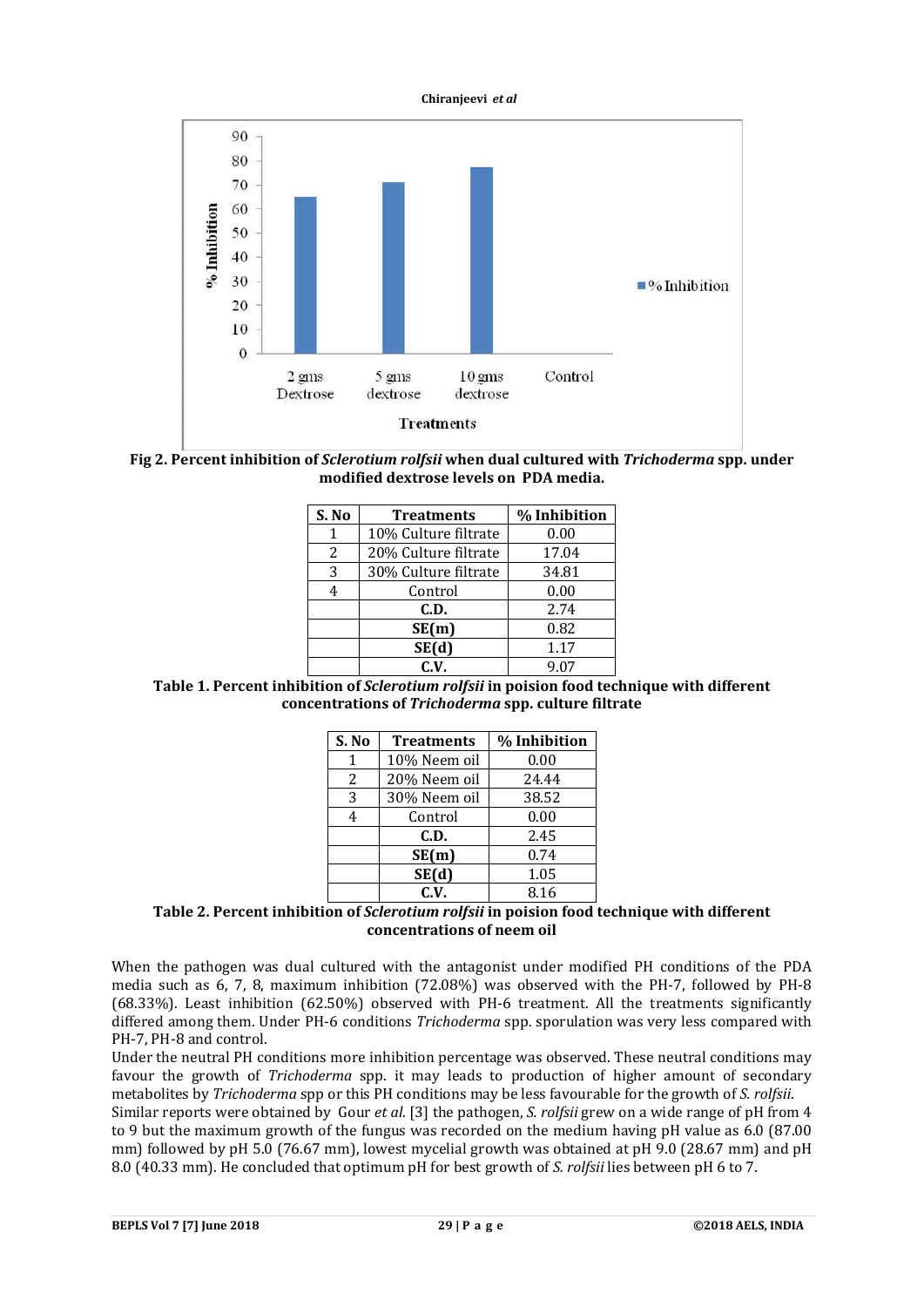#### **Chiranjeevi** *et al*

Zape *et al*. [20] also found cultural studies of the test fungi on different pH levels revealed that pathogens had a wide range of pH. The maximum radial growth of *S. rolfsii* was observed at pH 6.5 followed by pH 6.0 and 7.0 and whereas, for formation of sclerotial, it was at pH 7.0.

When the *S. rolfsii* dual cultured with *Trichoderma* spp. under modified dextrose levels in the PDA media such as 2, 5, 10 gm, maximum mycelia growth inhibition (77.5%) observed with the 10 gm dextrose followed by 5 gm dextrose (71.25%). Least inhibition (65.41%) observed with the 2 gms dextrose. All the treatments significantly differed with each other.

Under high sugar conditions the growth of S. rolfsii inhibited more at the same time high dextrose levels may favours the growth of Trichoderma spp. it may leads to production of extra cellular metabolites.

Similar reports also obtained by Hussain *et al*. [6] they used 13.5 gm dextrose, 12.5 gm sucrose and 12.5 gm starch for observing the radial growth of *S. rolfsii* on the corn meal agar. Results revealed that maximum growth observed on the dextrose 13.5 gm medium which is readily absorbed by the pathogen.

In the present investigation efforts were also made to test the efficacy of different concentrations of *Trichoderma* culture filtrate and neem oil on the growth of *S. rolfsii* using poisoned food technique.

Ten, twenty, thirty percent concentration of *Trichoderma* culture filtrate and neem oil were used for assessment of growth of *S. rolfsii*. Observations on radial growth were recorded and results were analysed using CRD, data was presented in Table 1, 2 and Plate 1.

When the radial growth of *S. rolfsii* observed under the 10, 20, 30% concentration of culture filtrate of *Trichoderma* spp in poisoned food maximum mycelia growth inhibition (34.81%) was observed with 30% culture filtrate followed by 20% culture filtrate (17.04%). Least inhibition percentage (0.00%) observed with 10% culture filtrate. All the treatments were significantly differed with each other.

Higher concentration (30%) of culture filtrate show more efficacy against *S. rolfsii* than the lower concentrations. Non volatile compounds present in the culture filtrate play the role in suppression of growth of *S. rolfsii*.

Similar reports obtained by Swathi *et al*. 2015. non volatile metabolites of Th4 Trichoderma isolate were more effective against *S. rolfsii* with 100% growth inhibition at 60 and 80% concentration compared to 69.3% inhibition at 80%concentration of Tv5 culture filtrate.

When the radial growth of *S. rolfsii* observed under the 10, 20, 30% concentration of neem oil in poisoned food, maximum mycelia growth inhibition (38.52%) was observed with 30% neem oil followed by 20% neem oil (24.44%). Least inhibition percentage (0.00%) observed with 10% culture filtrate. All the treatments were significantly differed with each other.

Higher concentration of neem oil (30%) show more efficacy against *S. rolfsii* than the lower (20 and 10%) concentrations.

Similar results were obtained by Suryawanshi *et al*. [16]. Maximum inhibition of *S. rolfsii* observed with the neem oil (43.6%) followed by Eucalyptus oil in Poisoned food technique.

## **CONCLUSION**

The present investigation concluded that different PH and different levels of dextrose conditions influenced the growth of the pathogen and antagonist and also affects the compatibility between them.

Neutral PH conditions may favour the growth of the antagonist in the presence of pathogen that may leads to suppression of the pathogen growth or this neutral conditions may be less favour the growth of pathogen in dual culture compared with PH-6 and 8. Lower (PH-6) may not favour the sporulation of *Trichoderma* under the presence of pathogen or less favourable.

Higher sugar levels may favour the growth of *Trichoderma* spp in dual culture it may leads to production of secondary metabolites ultimately affect the growth of pathogen compared with 2 and 5 gm dextrose or higher dextrose levels less favourable for the pathogen growth.

A higher concentration (30%) of culture filtrate was more effective towards the *S. rolfsii* than the lower concentrations such as 10 and 20% in dual culture. Secondary metabolites present in the culture filtrate (Non volatile compounds) may play the role in suppression of the growth of the pathogen.

Neem oil plays the important role in the suppression of growth of the pathogen. Higher concentration (30%) of neem oil showed the more efficacy against pathogen than the lower concentrations (20, 10%) comparatively.

#### **REFERENCES**

- 1. Aycock, R. (1966). Stem rot and other diseases caused by *Sclerotium rolfsii*. *North Carolina Agricultural Experiment Station, Technical Bulletin*. 174.
- 2. Dennis, C and Webster, J. (1991). Antagonistic property of species group of *Trichoderma.*I. production of non volatile antibiotics. *Transaction of British Mycological Society.* 57(1); 25-39.